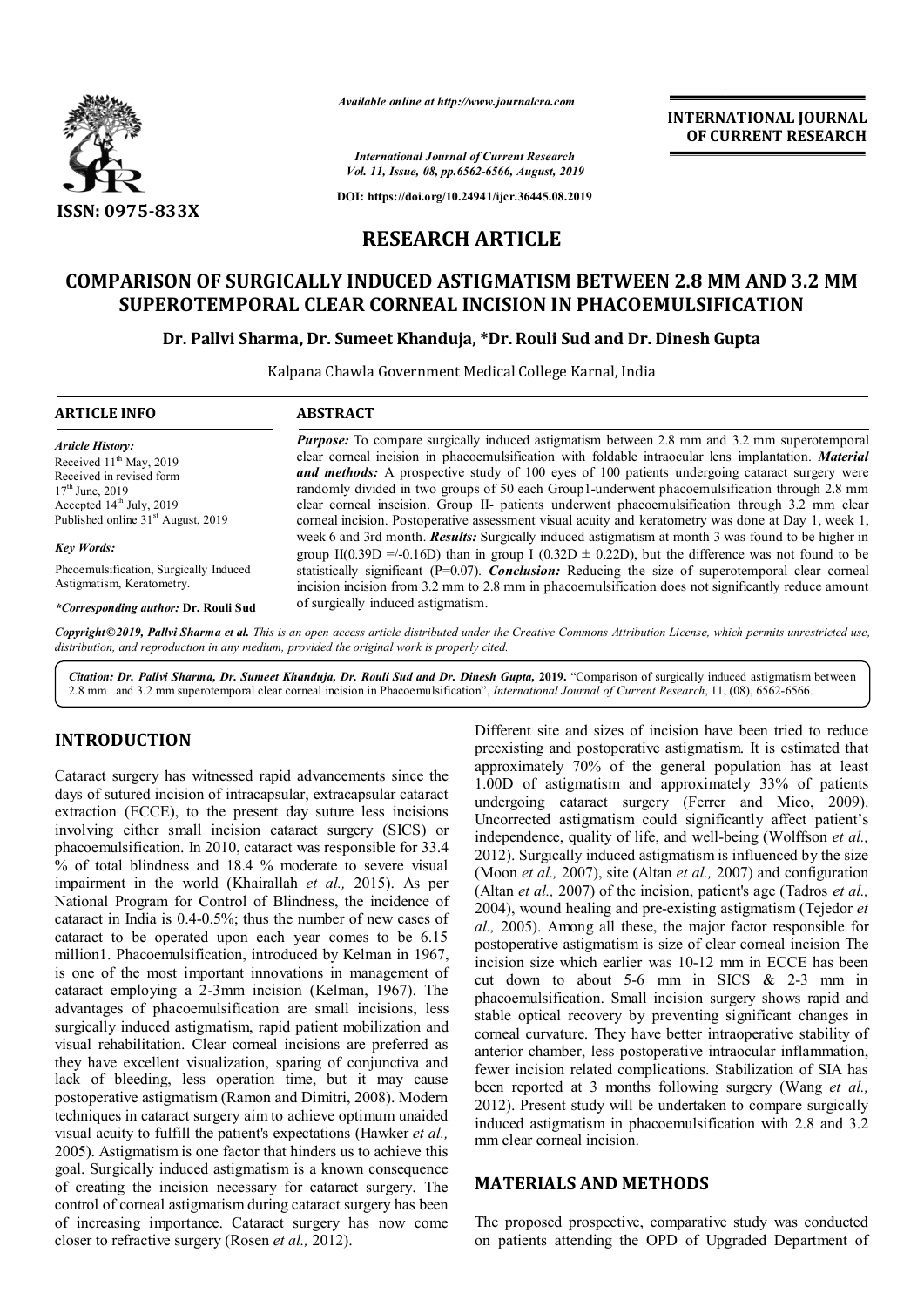ophthalmology, Government medical college, Jammu with complaints of diminution of vision due to cataract from 1<sup>st</sup> November 2016 for a period of one year. The study was conducted on total of 100 patients (100 eyes) and cases were divided into two groups of 50 each.

Group I: comprised of 50 patients (50 eyes) who were operated by phacoemulsification with posterior chamber intraocular lens through 2.8 mm clear corneal incision.

**Group II:** comprised of 50 patients (50 eyes) who were operated by phacoemulsification with posterior chamber intraocular lens through 3.2 mm clear corneal incision.

### **Inclusion criteria**

- Patient with senile cataract of grade I, II, III.
- Patient of either sex.
- Both unilateral and bilateral cataract.

### **Exclusion criteria**

- Patients of senile cataract of grade IV.
- Patients with coexisting glaucoma, uveitis, pseudoexfoliation, subluxated lens, traumatic cataract, corneal opacity, exotropia, esotropia and high myopia.
- Patients with posterior segment pathology (Retinitis Pigmentosa, Retinal detachment, Age related macular degeneration, Diabetic Retinopathy, Hypertensive Retinopathy).
- Preexisting astigmatism >1D
- Detailed history pertaining to visual impairment and relevant medical history was recorded. A complete general physical examination to rule out any associated systemic disease was done. A detailed ocular examination including visual acuity and preoperative keratometry was done. Phacoemulsification was

performed through a clear corneal superotemporal incision followed by foldable intraocular lens implantation .All the surgeries were performed by the same surgeon. Patients were followed up on first postoperative day, first postoperative week, sixth postoperative week and  $3<sup>rd</sup>$  postoperative month In each visit visual acuity, slit lamp examination, keratometry and refraction was performed. Complications if any were also recorded. Both pre- and postoperative keratometric horizontal (K1) and keratometric vertical (K2) were measured by Bausch and Lomb Keratometer. Astigmatic magnitude was quantified in diopteres (D) and axis direction was depicted in degree. Results were analysed by vector analysis using SIA Calculator Version 2.1 (Sawhney and Aggarwal 2010).

## **RESULTS**

Mean age of patients in Group I was 65.62 and in Group II was 63.96 years, the difference between the two was statistically not significant (p=0.21). Mean preoperative astigmatism in Group I was 0.8D with a range of 0 to 2.75 and in Group II was 0.83D with a range of 0 to 2.25, difference being statistically not significant (p=0.78). Mean values of SIA on day 1 was 0.59 with a range of 0.00 to 1.75 in group I (with 2.8) mm temporal clear corneal incision) and was 1.11 with a range of 0.50 to 2.25 in group II (with 3.2 mm temporal corneal incision), the difference being statistically highly significant (p<0. Mean SIA after 1<sup>st</sup>postoperative week in Group I was 0.55, with a range of 0.00 to 1.75 and in Group II was 0.69 with a range of 0.00 to 1.75, the difference being statistically not significant (p=0.08). Mean SIA after six weeks of surgery in Group I was 0.34 with a range of 0.00 to 1.00 and in Group II was 0.40 with a range of 0.00 to 0.75, the difference being statistically not significant Mean SIA at the end of 3<sup>rd</sup> postoperative month in Group I was 0.32 with a range of 0.00 to 1.00 and in Group II was 0.39 with a range of 0.00 to 0.75, the difference not being statistically significant  $(p=0.07)$ .



**Fig. 1: Graph showing distribution of patients according to preoperative corneal astigmatism**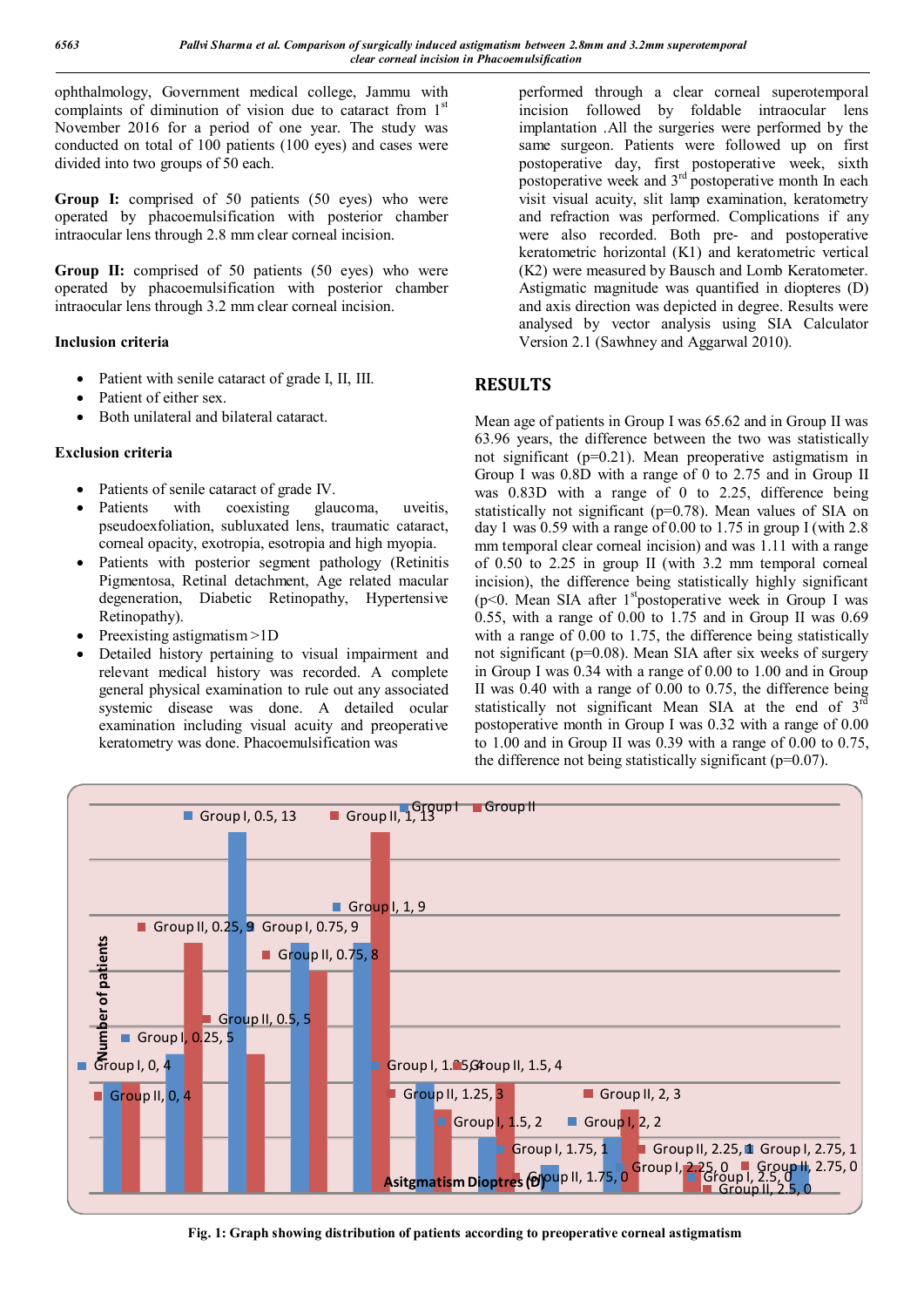

**Fig. 2. Graph showing distribution of patients according to postoperative surgically induced astigmatism on day 1**



**Fig. 3. Graph showing distribution of patients according to surgically induced corneal astigmatism on week 1**



**Fig. 4. Graph showing distribution of patients according to surgically induced corneal astigmatism on week 6**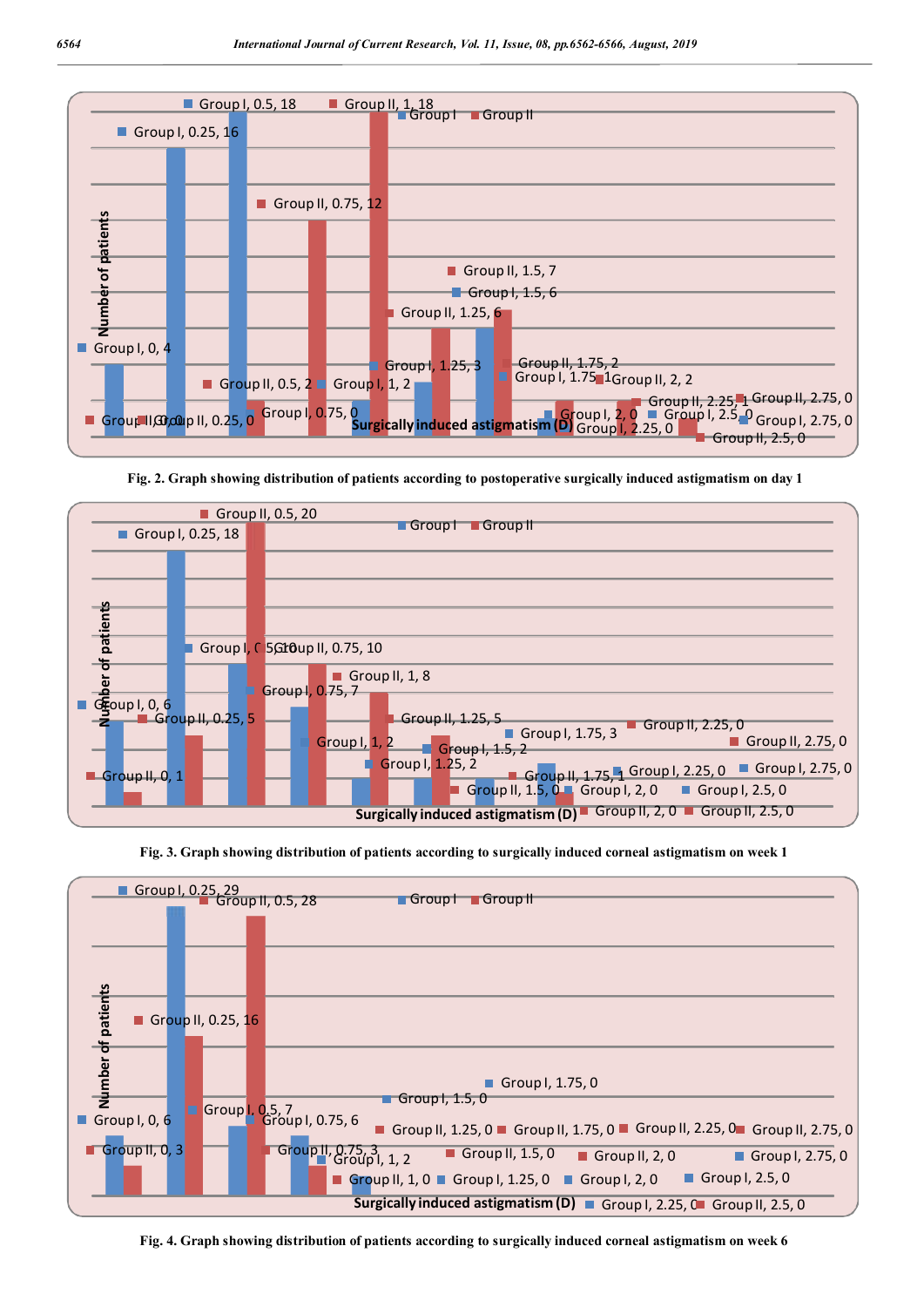#### **Table 1. Intragroup comparison of mean SIA (D) in two study group at different postoperative intervals**

|                                       | Surgically induced astigmatism (D)         |                                              |
|---------------------------------------|--------------------------------------------|----------------------------------------------|
| Postoperative intervals               | <b>Group I</b>                             | <b>Group II</b>                              |
|                                       | $Mean \pm SD$                              | $Mean \pm SD$                                |
| Day 1                                 | $0.59 \pm 0.48$                            | $1.11 \pm 0.38$                              |
| Week 1                                | $0.55 \pm 0.47$                            | $0.69 \pm 0.33$                              |
| Week 6                                | $0.34 \pm 0.24$                            | $0.40 \pm 0.17$                              |
| Month 3                               | $0.32 \pm 0.22$                            | $0.39 \pm 0.16$                              |
| Statistical inference (One-way ANOVA) | $F=6.53$ ; $p=0.0003$ ; Highly significant | $F=70.51$ ; $p<0.00001$ ; Highly significant |



**Fig. 5. Graph showing distribution of patients in two study groups according to surgically induced corneal astigmatism on 3 months**



**Fig. 6. Graph showing intragroup comparison of mean SIA (D) in two study groups at different postoperative intervals**

Intragroup comparison of mean SIA (D) values from day 1 to month 3 in Group I showed highly significant improvement (p=0.0003). Similarly, mean SIA (D) values in Group II also showed highly significant improvement (p<0.00001). Statistically, more improvement was observed in Group II  $(64.86\%)$  as compared to Group I  $(45.76\%)$  from day 1 to month 3. SIA at end of our study was slightly higher in group II than group I, but the difference was statistically insignificant (P=0.07). Our findings are in general agreement with previously reported study given by Kocabora *et al.* (2010) where mean SIA was greater in phacoemulsification with 3.2 mm clear corneal incision group compared to 2.4 mm clear corneal incision group at  $1<sup>st</sup>$  postoperative day. However, this difference diminished over the course of follow up, with similar mean SIA at 3 months Our resultsare also compatible

with Yi-Hsuan *et al*., (2012) study where 3.5 mm incision grouphad larger SIA than the 2.5 mm group in the early postoperative period, but the difference became statistically insignificant (P<0.05) at 12 weeks and Musanovic *et al*., (2012) found that SIA of 3 mm incision was greater than SIA of 2.2 mm incision only at first postoperative day, but SIA was similar between the two groups at other follow ups.

### **DISCUSSION**

The goal of modern modern day cataract surgery is to minimize postoperative corneal astigmatism for best visual outcome. This requires an exact evaluation of corneal curvature before and after surgery as the incisions may induce a variable amount of corneal astigmatism. Currently small